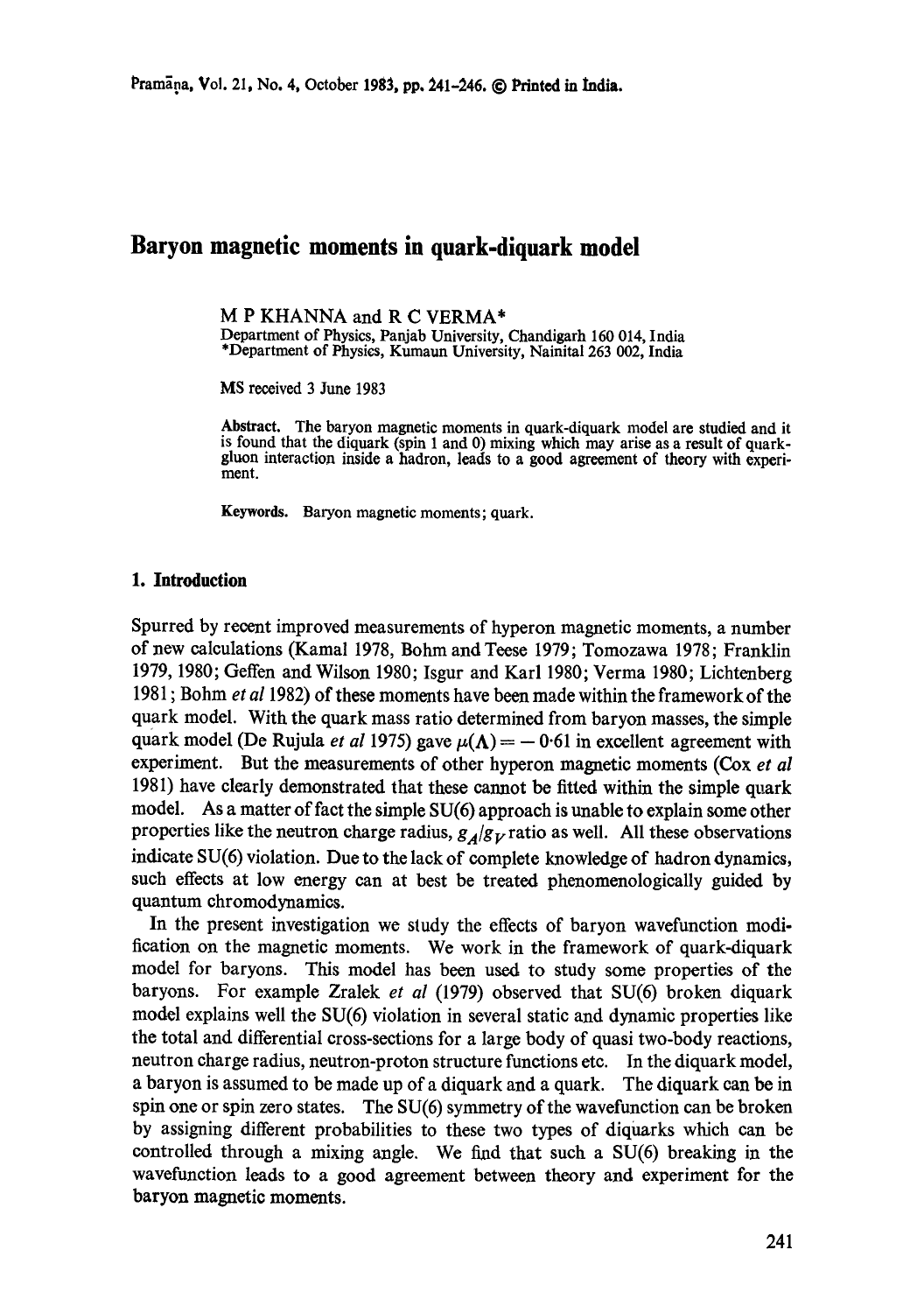### **2. Baryon wavefunction due to quark-quark interaction**

The diquark model assumes that a baryon is made up of a diquark belonging to the symmetric 21 representation of SU(6) and a quark. A diquark can be in spin one or spin zero states. A diquark with two identical constituents exists only in spin one state while that made up of two different quarks can appear in both spin  $1$  and spin 0 multiplets. In the limit of exact SU(6) symmetry the probability amplitude for a diquark in a baryon to be in spin zero or spin one state will be governed by the CG coefficients involved. But due to SU(6) breaking caused by quark-gluon interaction, we may expect mixing between spin 1 and spin 0 states of a diquark in a baryon to become different from that given by the CG coefficient of SU(6). As we cannot calculate the coefficients in the wavefunction, we parametrize through a mixing angle in the following manner,

$$
|ab\rangle_1 = |ab\rangle_1 \cos \phi_{ab} + |ab\rangle_0 \sin \phi_{ab},
$$
  

$$
|ab\rangle_0 = |ab\rangle_0 \cos \phi_{ab} - |ab\rangle_1 \sin \phi_{ab},
$$

where the subscript denotes the spin of the diquark made up of two different quarks a and b and the parameter  $\phi_{ab}$  contains the whole of dynamics. For the octet baryons, we have three types of diquarks containing *ud, us* and *ds* pairs and they would require three angles  $\phi_{ud}$ ,  $\phi_{us}$  and  $\phi_{ds}$  in the baryon wavefunction. Invoking isospin invariance we get

$$
\phi_{us}=\phi_{ds}\,(=\phi)
$$

and we fix  $\phi_{ud}=0$  to preserve the successful results of SU(6) namely the ratio  $\mu_n/\mu_n = -3/2$  in the nonstrange sector. This may be due to the fact that u and d have same mass and hence are identical with respect to strong interaction, so we demand the complete symmetry of the wavefunction while  $u$  and  $s$  being quarks with different masses, the symmetry may not be required.

In SU(6) symmetry, the wavefunction for the  $\Sigma^+$  hyperon, for example, is given by

$$
\begin{aligned} \mid \Sigma^+ \uparrow \rangle &= \frac{1}{\sqrt{6}} \sqrt{2} \bigg( \sqrt{\frac{2}{3}} \, s_1^+ s \bigg) - \bigg( \sqrt{\frac{2}{3}} \, s_4^+ u \bigg) - \bigg( \sqrt{\frac{2}{3}} \, s_4^+ u \bigg) - \bigg( \sqrt{\frac{2}{3}} \, s_4^+ u \bigg) - \bigg( \sqrt{\frac{2}{3}} \, s_4^+ u \bigg) - \bigg( \sqrt{\frac{2}{3}} \, s_4^+ u \bigg) - \bigg( \sqrt{\frac{2}{3}} \, s_4^+ u \bigg) - \bigg( \sqrt{\frac{2}{3}} \, s_4^+ u \bigg) - \bigg( \sqrt{\frac{2}{3}} \, s_4^+ u \bigg) - \bigg( \sqrt{\frac{2}{3}} \, s_4^+ u \bigg) - \bigg( \sqrt{\frac{2}{3}} \, s_4^+ u \bigg) - \bigg( \sqrt{\frac{2}{3}} \, s_4^+ u \bigg) - \bigg( \sqrt{\frac{2}{3}} \, s_4^+ u \bigg) - \bigg( \sqrt{\frac{2}{3}} \, s_4^+ u \bigg) - \bigg( \sqrt{\frac{2}{3}} \, s_4^+ u \bigg) - \bigg( \sqrt{\frac{2}{3}} \, s_4^+ u \bigg) - \bigg( \sqrt{\frac{2}{3}} \, s_4^+ u \bigg) - \bigg( \sqrt{\frac{2}{3}} \, s_4^+ u \bigg) - \bigg( \sqrt{\frac{2}{3}} \, s_4^+ u \bigg) - \bigg( \sqrt{\frac{2}{3}} \, s_4^+ u \bigg) - \bigg( \sqrt{\frac{2}{3}} \, s_4^+ u \bigg) - \bigg( \sqrt{\frac{2}{3}} \, s_4^+ u \bigg) - \bigg( \sqrt{\frac{2}{3}} \, s_4^+ u \bigg) - \bigg( \sqrt{\frac{2}{3}} \, s_4^+ u \bigg) - \bigg( \sqrt{\frac{2}{3}} \, s_4^+ u \bigg) - \bigg( \sqrt{\frac{2}{3}} \, s_4^+ u \bigg) - \bigg( \sqrt{\frac{2}{3}} \, s_4^+ u \bigg) - \bigg( \sqrt{\frac{2}{3}} \, s_4^+ u \big
$$

where

$$
s_1^+ = u \uparrow u \uparrow,
$$
  
\n
$$
s_1^0 = \frac{1}{\sqrt{2}} (u \uparrow u \downarrow + u \downarrow u \uparrow),
$$
  
\n
$$
s_4^+ = \frac{1}{\sqrt{2}} (u \uparrow s \uparrow + s \uparrow u \uparrow),
$$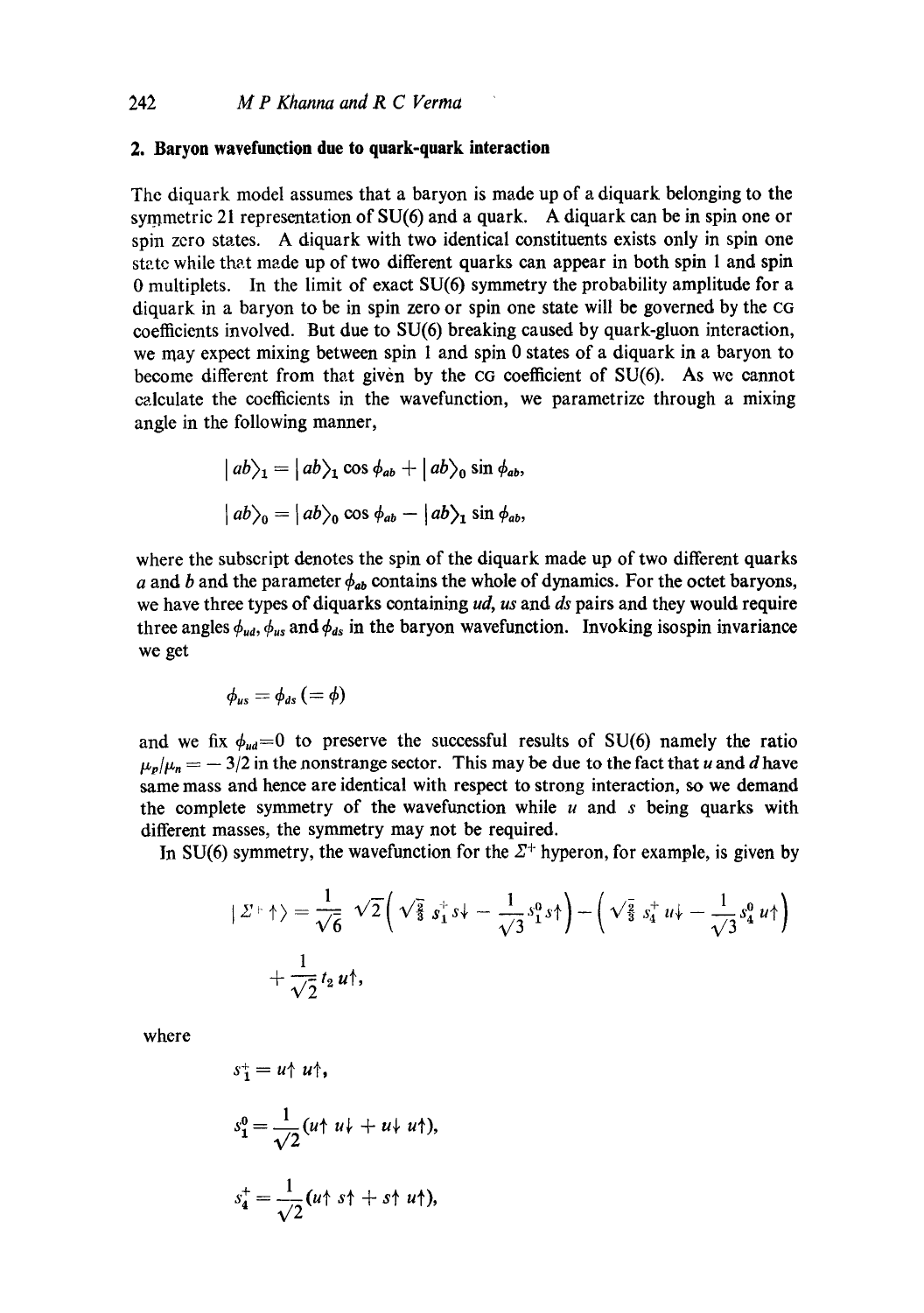$$
s_4^0 = \frac{1}{2} (u \uparrow s \downarrow + u \downarrow s \uparrow + s \uparrow u \downarrow + s \downarrow u \uparrow),
$$
  

$$
t_2 = \frac{1}{2} (u \uparrow s \downarrow - u \uparrow s \downarrow - s \uparrow u \downarrow + s \downarrow u \uparrow).
$$

AS a result of spin 1 and spin 0 mixing due to hadron dynamics, the wavefunetions for  $2^{\circ}$  now becomes

$$
\begin{aligned}\n\left| \varSigma^{+} \uparrow \right\rangle &= \frac{1}{\sqrt{6}} \left[ \sqrt{2} \left\{ \sqrt{\frac{2}{3}} s_{1}^{+} s_{1} + \frac{1}{\sqrt{3}} s_{1}^{0} s_{1}^{+} \right\} \right. \\
&\left. - \left( \cos \phi + \sqrt{3} \sin \phi \right) \times \left\{ \sqrt{\frac{2}{3}} s_{4}^{+} u_{1} + \frac{1}{\sqrt{3}} s_{4}^{0} u_{1}^{+} \right\} \right] \\
&+ \frac{1}{\sqrt{2}} t_{2} u_{1}^{+} \left( \cos \phi - \frac{\sin \phi}{\sqrt{3}} \right).\n\end{aligned}
$$

**The wavefunctions for all the baryons are given in the appendix.** 

## **3. Magnetic moments**

Taking the expectation value of the magnetic moment operator

$$
\frac{e_i}{2m_i}\overline{q}_i\overrightarrow{\sigma q}_i,
$$

| I<br>ı<br>4<br>I<br>۰. |  |
|------------------------|--|
|------------------------|--|

| Moment                    | Present model*<br>expression<br>$x e / 2 m_u$ |                | $\phi = 0^{\circ}$ $\phi = 20^{\circ}$ , $\phi = 25^{\circ}$ , $\phi = 30^{\circ}$ ,<br>$y = 0.63$ $y = 0.79$ $y = 0.88$ $y = 1$ |          |                | exp(n m)                                           |
|---------------------------|-----------------------------------------------|----------------|----------------------------------------------------------------------------------------------------------------------------------|----------|----------------|----------------------------------------------------|
| $\boldsymbol{p}$          | 1                                             | $2.79*$        | $2.79*$                                                                                                                          | $2.79*$  | $2.79*$        | 2.793                                              |
| n                         | $-2/3$                                        | $-1.86$        | $-1.86$                                                                                                                          | $-1.86$  | 1.86           | $-1.913$                                           |
| A                         | $-y/3 + (y + 1/2)B$                           | $-0.61*$       | $-0.61*$                                                                                                                         | $-0.61*$ | $-0.61*$       | $-0.6138$<br>± 0.0047                              |
| $\Sigma^+$                | $\frac{8+y}{9} - (y+2)B$                      | 2.69           | 2.46                                                                                                                             | $2 - 33$ | 2.16           | $2.33 \pm 0.13$                                    |
| $\Sigma$ <sup>o</sup>     | $rac{2+y}{2} - (y+1/2)B$                      | 0.82           | 0.74                                                                                                                             | 0.69     | 0.61           |                                                    |
| $\Sigma^-$                | $\frac{y-4}{0}$ + $(1-y)$ B - 1.04 - 0.98     |                |                                                                                                                                  | $-0.95$  | $-0.93$        | $-0.89 + 0.14$                                     |
| $\mathbf{E}^{\mathbf{e}}$ | $\frac{-2-4y}{9} + (y+2)B - 1.44 - 1.33$      |                |                                                                                                                                  |          | $-1.28 - 1.22$ | $-1.236 \pm 0.014$                                 |
| $\overline{E}^-$          | $\frac{1-4y}{9} + (y-1)B$                     | $-0.50 - 0.70$ |                                                                                                                                  | $-0.79$  | $-0.93$        | $-0.75 \pm 0.07$                                   |
| $\Sigma \Lambda$          | $\frac{1}{\sqrt{3}}(1-\frac{9}{2}B)$          | $1 - 61$       | 1.36                                                                                                                             | 1.23     | 1.08           | $1.82 \begin{array}{l} +0.25 \\ -0.18 \end{array}$ |
| Ω                         | $-y$                                          | $-1.84$        | $-2.21$                                                                                                                          | $-2.45$  | $-2.79$        |                                                    |

 $\overline{B} = 8 \sin^2 \frac{\phi}{27}$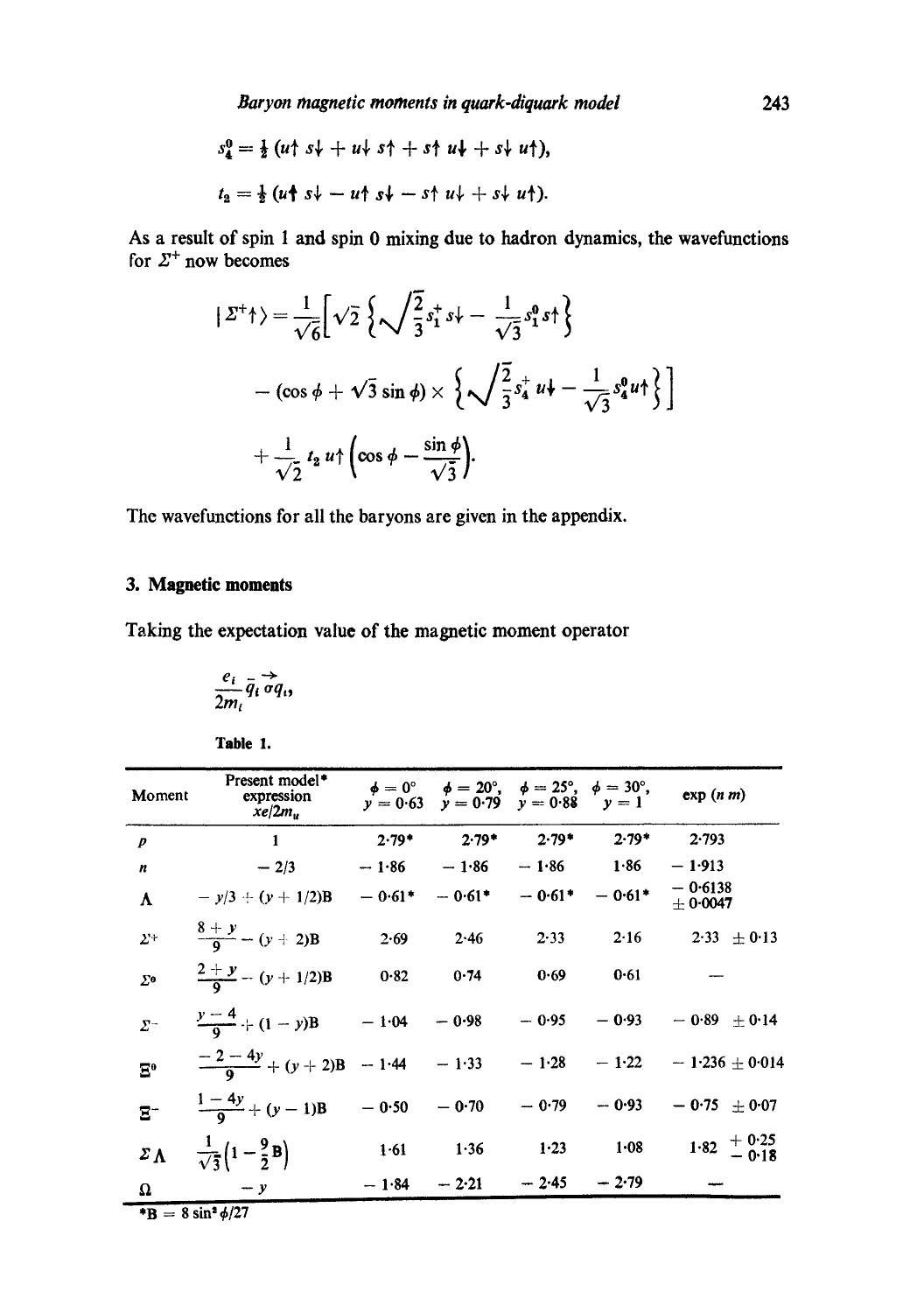in the baryon state expressed by the wavefunction given in the appendix, we obtain the corresponding value of the magnetio moment.

All the baryon magnetic moments are then expressed in terms of  $y$  *i.e.*  $m_n/m_s$  mass ratio and the diquark mixing angle as displayed in table 1. We compute the values of magnetic moment for different values of angle  $\phi$  starting from the conventional SU(6) value of  $\phi = 0$  to  $\phi_{\text{max}} = 30^{\circ}$  required by  $\mu(\Lambda)$  in the limit of SU(3) symmetry  $(y = 1)$ . The magnetic moments specially of  $\Sigma^+$ ,  $\Xi^0$  and  $\Sigma^-$  are in good agreement for the value of  $\phi$  lying between 20<sup>°</sup> and 30°.  $\mu(\Sigma^-)$  is not affected much and stays around --1 in better agreement with a recent value  $-0.89 \pm 0.14$  obtained by Ramieka (1981). The  $\Sigma^0 - \Lambda^0$  transition moment is lowered as in any other model incorporating SU(3) breaking only.  $\Omega$ <sup>-</sup> is also calculated for different cases. It appears that the wavefunetion modifieation due to presence of gluons inside the baryons, helps to bring the magnetic moment values closer to the experimental values.

## **.Appendix**

Diquark states  $SU(3) \times SU(2) \subset SU(6)$ 

(i)  $(6, 3) \subset 21$ .

$$
s_1^+ = u \uparrow u \uparrow, \qquad s_1^0 = \frac{1}{\sqrt{2}} (u \uparrow u \downarrow + u \uparrow u \uparrow)
$$
  
\n
$$
s_2^+ = \frac{1}{\sqrt{2}} (u \uparrow d \uparrow + d \uparrow u \uparrow), \qquad s_2^0 = \frac{1}{2} (u \uparrow d \downarrow + u \uparrow d \uparrow + d \uparrow u \downarrow + d \uparrow u \uparrow),
$$
  
\n
$$
s_3^+ = d \uparrow d \uparrow, \qquad s_3^0 = \frac{1}{\sqrt{2}} (d \uparrow d \downarrow + d \uparrow d \uparrow),
$$
  
\n
$$
s_4^+ = \frac{1}{\sqrt{2}} (u \uparrow s \uparrow + s \uparrow u \uparrow), \qquad s_4^0 = \frac{1}{2} (u \uparrow s \downarrow + u \downarrow s \uparrow + s \uparrow u \downarrow + s \downarrow u \uparrow),
$$
  
\n
$$
s_5^+ = \frac{1}{\sqrt{2}} (d \uparrow s \uparrow + s \uparrow d \uparrow), \qquad s_6^0 = \frac{1}{2} (d \uparrow s \downarrow + d \uparrow s \uparrow + s \uparrow d \downarrow + s \downarrow d \uparrow),
$$
  
\n
$$
s_6^+ = s \uparrow s \uparrow, \qquad s_6^0 = \frac{1}{\sqrt{2}} (s \uparrow s \downarrow + s \uparrow s \uparrow).
$$

(ii)  $(3^*, 1) \subset 21$ 

$$
t_1 = \frac{1}{2} (u \uparrow d \downarrow - u \downarrow d \uparrow - d \uparrow u \downarrow + d \downarrow u \uparrow),
$$
  
\n
$$
t_2 = \frac{1}{2} (u \uparrow s \downarrow - u \downarrow s \uparrow - s \uparrow u \downarrow + s \downarrow u \uparrow),
$$
  
\n
$$
t_3 = \frac{1}{2} (d \uparrow s \downarrow - d \downarrow s \uparrow - s \uparrow d \downarrow + s \downarrow d \uparrow).
$$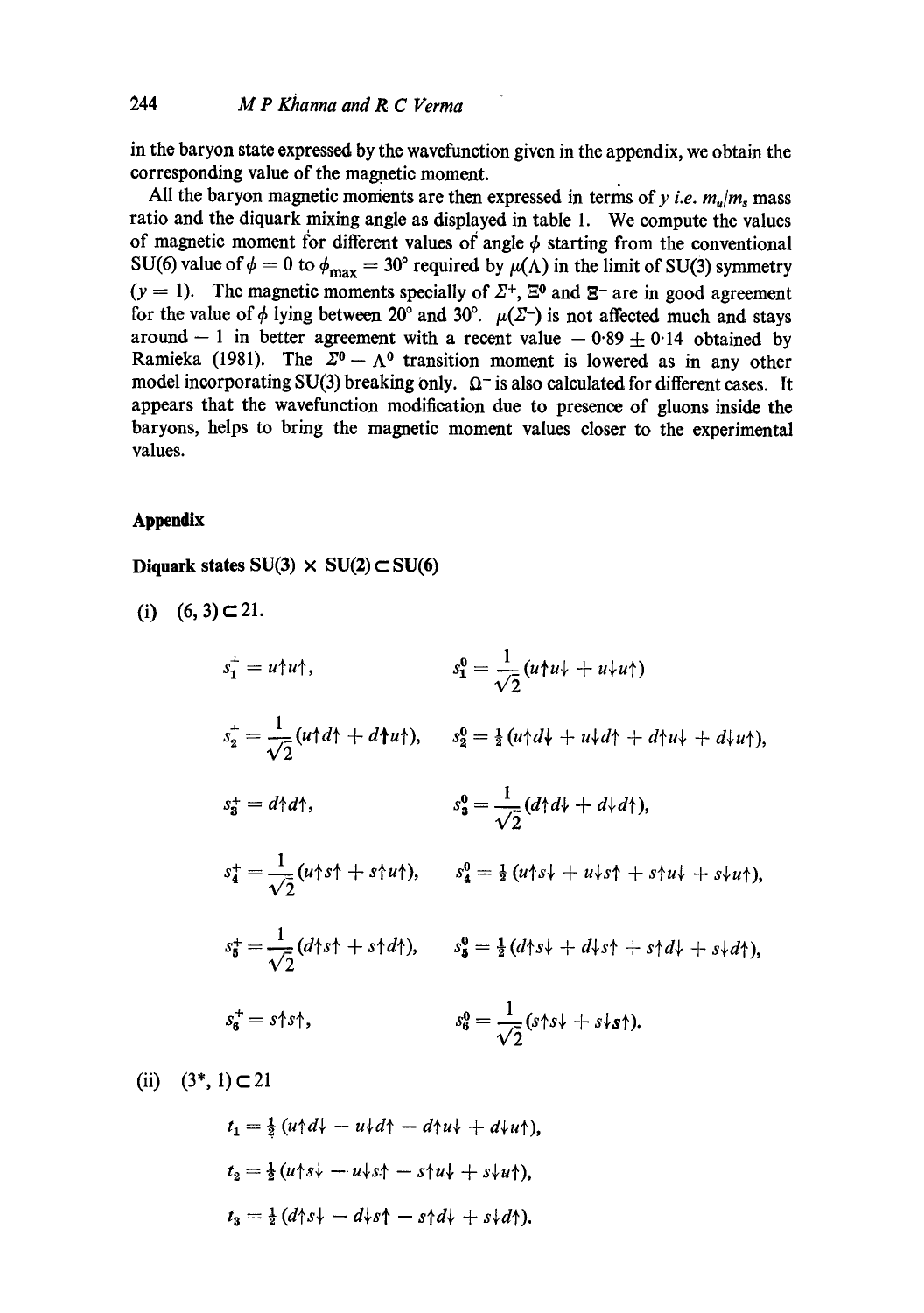# *Baryon wave functions*

$$
|p\uparrow\rangle = \frac{1}{\sqrt{18}} \{ 2 s_1^4 d + \sqrt{2} s_1^6 d \} - \sqrt{2} s_2^4 d \} + s_2^6 u \} + 3 t_1 u \}.
$$
  
\n
$$
|n\uparrow\rangle = \frac{1}{\sqrt{18}} [\sqrt{2} s_2^4 d + s_2^6 d \} - 2 s_3^4 u \} + \sqrt{2} s_3^6 u \} + 3 t_1 d \}.
$$
  
\n
$$
|\Lambda \uparrow\rangle = \frac{1}{\sqrt{12}} [(\cos \phi - \frac{\sin \phi}{\sqrt{3}}) (\sqrt{2} s_4^4 d + s_4^6 d \} - \sqrt{2} s_5^4 u \} + s_5^6 u \} )
$$
  
\n
$$
+(\cos \phi + \sqrt{3} \sin \phi) (t_2 d \} - t_3 u \} ) + 2 t_1 s \} ],
$$
  
\n
$$
|Z^+ \uparrow\rangle = \frac{1}{\sqrt{18}} [ (2 s_1^4 s \} + \sqrt{2} s_1^6 s \} ) - (\cos \phi + \sqrt{3} \sin \phi) (\sqrt{2} s_4^4 u \} )
$$
  
\n
$$
- s_4^6 u \} ) + 3 (\cos \phi - \frac{\sin \phi}{\sqrt{3}}) t_2 u \} ],
$$
  
\n
$$
|Z^- \uparrow\rangle = \frac{1}{\sqrt{18}} [ (2 s_3^4 s \} - \sqrt{2} s_3^6 s \} ) + (- \sqrt{2} s_5^4 d \} + s_5^6 d \} ) (\cos \phi )
$$
  
\n
$$
+ \sqrt{3} \sin \phi) + 3 t_3 d \uparrow (\cos \phi - \frac{\sin \phi}{\sqrt{3}}) ],
$$
  
\n
$$
|Z^0 \uparrow\rangle = \frac{1}{3} (- \sqrt{2} s_5^4 s \} + s_2^6 s \} ) + \frac{1}{6} (\cos \phi + \sqrt{3} \sin \phi) (\sqrt{2} s_5^4 u \} - s_2^6 u \} )
$$
  
\n
$$
+ \sqrt{2} s_4^4 d - s_4^6 d \} - \frac{1}{2} (\cos \phi - \frac{\sin \phi}{\sqrt{3}}) (t_3 u \uparrow + t_2 d \} ),
$$